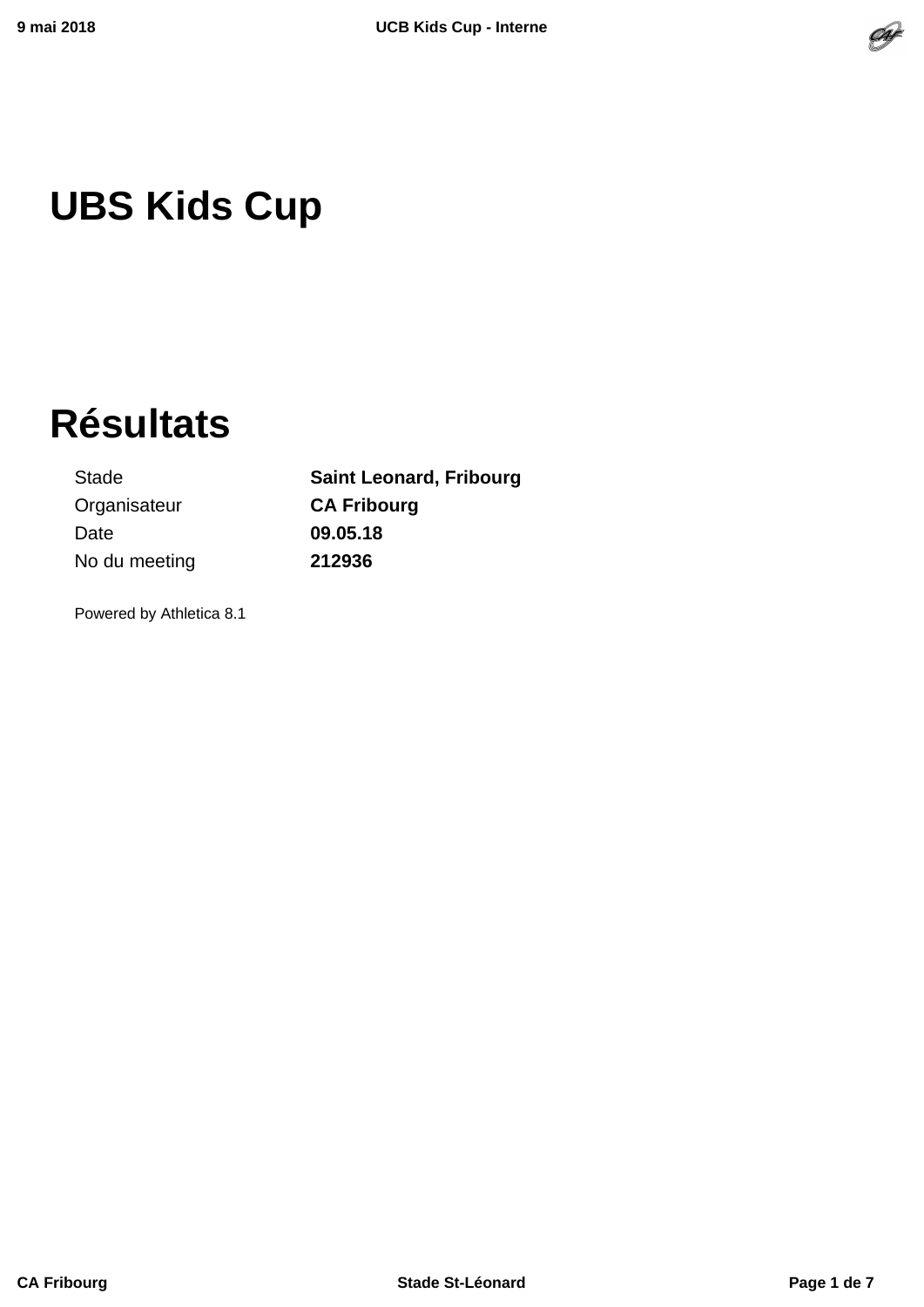#### **U16 M14, UBS Kids Cup**

|                                                                                     |                |             | 09.05.18 18:00     |  |
|-------------------------------------------------------------------------------------|----------------|-------------|--------------------|--|
| Rang Nom                                                                            | An Société     | <b>Pays</b> | <b>Points Beme</b> |  |
| 1. Wandeler Malick<br>60 (8.21, 651), LONGUEUR Z (4.72, 526), BALLE200 (33.80, 382) | 04 CA Fribourg | FR          | 1559               |  |
| 2. Chassot Rémy<br>60 (9.01, 466), LONGUEUR Z (4.56, 499), BALLE200 (40.05, 459)    | 04 CA Fribourg | FR          | 1424               |  |
| 3. Pelloni Fabien<br>60 (9.88, 305), LONGUEUR Z (3.83, 377), BALLE200 (28.56, 317)  | 04 CA Fribourg | FR          | 999                |  |

#### **U14 M13, UBS Kids Cup**

|                                                                                           |                |             | 09.05.18 18:00     |  |
|-------------------------------------------------------------------------------------------|----------------|-------------|--------------------|--|
| Rang Nom                                                                                  | An Société     | <b>Pays</b> | <b>Points Beme</b> |  |
| 1. Vericel Romain<br>60 (9.31, 406), LONGUEUR Z (4.16, 432), BALLE200 (38.40, 439)        | 05 CA Belfaux  | FR          | 1277               |  |
| 2. Ouattara-Bally Mathis<br>60 (9.31, 406), LONGUEUR Z (3.70, 356), BALLE200 (34.74, 394) | 05 CA Belfaux  | FR          | 1156               |  |
| 3. Ragoub Mehdi<br>60 (9.66, 342), LONGUEUR Z (4.11, 424), BALLE200 (29.03, 322)          | 05 CA Fribourg | FR          | 1088               |  |
| 4. Berset Achille<br>60 (10.04, 280), LONGUEUR Z (3.26, 285), BALLE200 (22.12, 234)       | 05 CA Belfaux  | FR          | 799                |  |

#### **U14 M12, UBS Kids Cup**

| Rang Nom                                                                             | An Société             | <b>Pays</b> | <b>Points Beme</b> |
|--------------------------------------------------------------------------------------|------------------------|-------------|--------------------|
| 1. Magne Antonin<br>60 (9.15, 437), LONGUEUR Z (4.30, 455), BALLE200 (40.78, 468)    | 06 CA Gibloux Farvagny | FR          | 1360               |
| 2. Buchs Yoann<br>60 (9.25, 417), LONGUEUR Z (3.98, 402), BALLE200 (34.78, 394)      | 06 CA Fribourg         | SUI         | 1213               |
| 3. Dietrich Ethan<br>60 (9.29, 409), LONGUEUR Z (4.01, 407), BALLE200 (32.69, 368)   | 06 CA Belfaux          | FR.         | 1184               |
| 4. Chalet François<br>60 (10.42, 225), LONGUEUR Z (3.35, 299), BALLE200 (26.23, 287) | 06 CA Belfaux          | FR.         | 811                |

### **U12 M11, UBS Kids Cup**

|                                                                                         |                |             | 09.05.18 19:20     |
|-----------------------------------------------------------------------------------------|----------------|-------------|--------------------|
| Rang Nom                                                                                | An Société     | <b>Pays</b> | <b>Points Beme</b> |
| 1. Gut Julian<br>60 (10.55, 208), LONGUEUR Z (3.18, 272), BALLE200 (31.45, 353)         | 07 CA Fribourg | FR          | 833                |
| 2. Overney David<br>60 (10.35, 234), LONGUEUR Z (3.31, 293), BALLE200 (20.31, 210)      | 07 CA Belfaux  | FR          | 737                |
| 3. Carvalho Cristiano<br>60 (10.52, 212), LONGUEUR Z (3.06, 253), BALLE200 (17.98, 179) | 07 CA Fribourg | SUI         | 644                |
| 4. Hugenin Sacha<br>60 (11.23, 131), LONGUEUR Z (2.84, 218), BALLE200 (10.90, 80)       | 07 CA Fribourg | FR          | 429                |

#### **U12 M10, UBS Kids Cup**

|          |                                                                |                |      | 09.05.18 19:20     |
|----------|----------------------------------------------------------------|----------------|------|--------------------|
| Rang Nom |                                                                | An Société     | Pays | <b>Points Beme</b> |
|          | 1. Glannaz Mathis                                              | 08 CA Fribourg | SUI  | 1077               |
|          | 60 (9.60, 352), LONGUEUR Z (3.80, 372), BALLE200 (31.47, 353)  |                |      |                    |
|          | 2. Rondeau Lilian                                              | 08 CA Fribourg | SUI  | 811                |
|          | 60 (10.23, 251), LONGUEUR Z (3.25, 283), BALLE200 (25.42, 277) |                |      |                    |

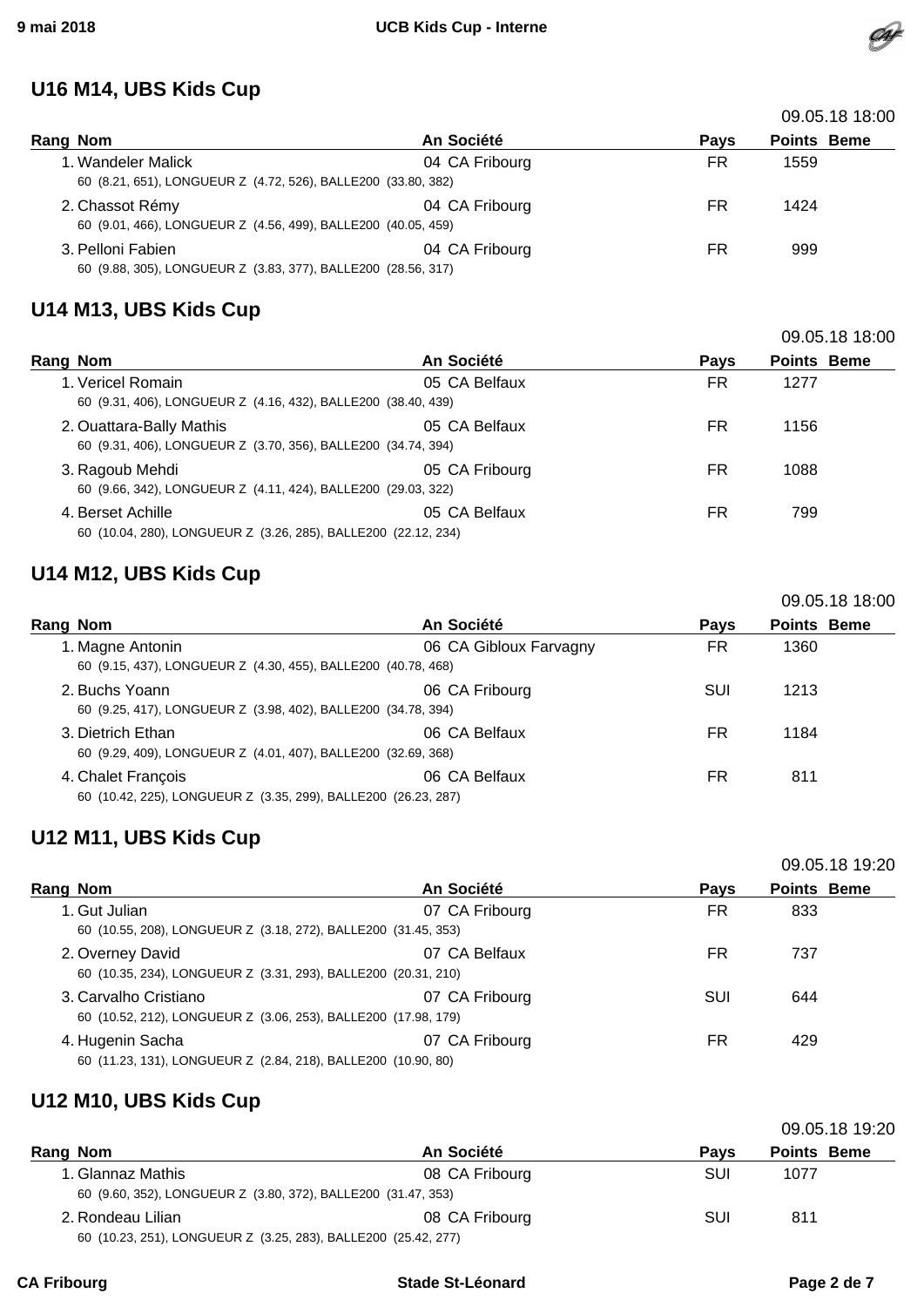

#### **U12 M10, UBS Kids Cup**

| Rang Nom                                                                                 | An Société     | <b>Pays</b> | <b>Points Beme</b> |
|------------------------------------------------------------------------------------------|----------------|-------------|--------------------|
| 3. Spicher Augustin<br>60 (10.61, 200), LONGUEUR Z (3.06, 253), BALLE200 (21.46, 225)    | 08 CA Fribourg | SUI         | 678                |
| 4. Agboton Marc-Alexis<br>60 (11.09, 145), LONGUEUR Z (3.13, 264), BALLE200 (24.35, 263) | 08 CA Fribourg | SUI         | 672                |
| 5. Monney Teo<br>60 (10.67, 193), LONGUEUR Z (2.89, 226), BALLE200 (21.99, 232)          | 08 CA Belfaux  | FR.         | 651                |
| 6. Emonet Dan<br>60 (11.08, 146), LONGUEUR Z (2.72, 200), BALLE200 (19.36, 197)          | 08 CA Belfaux  | FR.         | 543                |
| 7. Khali Zakari<br>60 (10.28, 244), LONGUEUR Z (2.43, 155), BALLE200 (11.66, 91)         | 08 CA Fribourg | FR.         | 490                |
| 8. Longchamp Arthur<br>60 (11.72, 88), LONGUEUR Z (2.91, 229), BALLE200 (16.03, 152)     | 08 CA Fribourg | FR          | 469                |

## **U10 M09, UBS Kids Cup**

|                                                                                       |                |             |             | 09.05.18 18:40 |
|---------------------------------------------------------------------------------------|----------------|-------------|-------------|----------------|
| Rang Nom                                                                              | An Société     | <b>Pays</b> | Points Beme |                |
| 1. Spicher Luca<br>60 (10.05, 278), LONGUEUR Z (3.83, 377), BALLE200 (29.81, 332)     | 09 CA Fribourg | FR.         | 987         |                |
| 2. Ribordy Matthieu<br>60 (10.45, 221), LONGUEUR Z (3.50, 323), BALLE200 (29.57, 329) | 09 CA Belfaux  | FR.         | 873         |                |
| 3. Werro Arnaud<br>60 (10.27, 246), LONGUEUR Z (3.21, 277), BALLE200 (28.49, 316)     | 09 CA Belfaux  | FR.         | 839         |                |
| 4. Buchter Elia<br>60 (11.04, 150), LONGUEUR Z (3.01, 245), BALLE200 (20.03, 206)     | 09 CA Fribourg | <b>SUI</b>  | 601         |                |
| 5. Buillard Louis<br>60 (11.45, 111), LONGUEUR Z (2.68, 193), BALLE200 (26.32, 288)   | 09 CA Fribourg |             | 592         |                |
| 6. Boschung Samuel<br>60 (11.44, 111), LONGUEUR Z (2.79, 211), BALLE200 (16.83, 163)  | 09 CA Belfaux  | FR.         | 485         |                |
| 7. Rumo Tom<br>60 (11.39, 116), LONGUEUR Z (2.02, 94), BALLE200 (11.44, 88)           | 09 CA Belfaux  | FR.         | 298         |                |
| 8. Bourguard Ewan<br>60 (12.66, 33), LONGUEUR Z (2.30, 136), BALLE200 (12.48, 103)    | 09 CA Fribourg | FR.         | 272         |                |
| 9. Huguenin Olivier<br>60 (12.62, 34), LONGUEUR Z (2.21, 122), BALLE200 (10.99, 81)   | 09 CA Fribourg | <b>FR</b>   | 237         |                |
| 10. Zahnd Tim<br>60 (12.28, 51), LONGUEUR Z (2.22, 124), BALLE200 (9.30, 56)          | 09 CA Fribourg | FR.         | 231         |                |
| 11. Grandjean Côme<br>60 (13.12, 16), LONGUEUR Z (2.29, 134), BALLE200 (10.27, 70)    | 09 CA Belfaux  | FR.         | 220         |                |
| 12. Bloch Robin<br>60 (13.87, 2), LONGUEUR Z (2.08, 103), BALLE200 (12.23, 99)        | 09 CA Belfaux  | FR.         | 204         |                |

#### **U10 M08, UBS Kids Cup**

|                    |                                                               |                |             |                    | 09.05.18 18:40 |
|--------------------|---------------------------------------------------------------|----------------|-------------|--------------------|----------------|
| Rang Nom           |                                                               | An Société     | <b>Pays</b> | <b>Points Beme</b> |                |
| 1. Vieli Eugène    | 60 (10.82, 175), LONGUEUR Z (2.52, 169), BALLE200 (11.93, 95) | 10 CA Fribourg | <b>SUI</b>  | 439                |                |
| 2. Zurkinden Merry | 60 (10.98, 157), LONGUEUR Z (2.60, 181), BALLE200 (10.60, 75) | 10 CA Fribourg | FR          | 413                |                |
| 3. Rebetez Nolan   | 60 (11.48, 108), LONGUEUR Z (2.72, 200), BALLE200 (8.97, 51)  | 10 CA Belfaux  | FR          | 359                |                |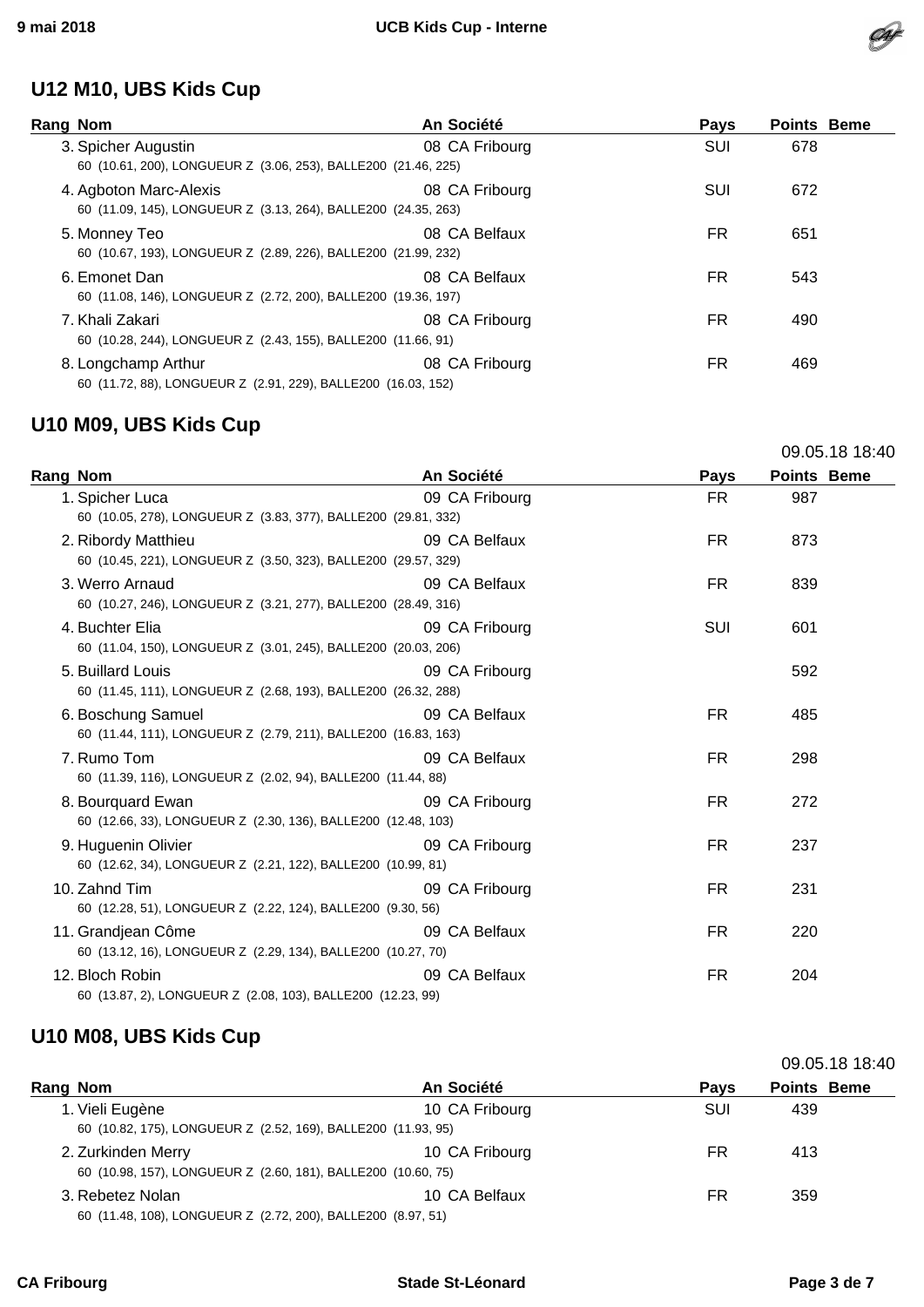

#### **U10 M08, UBS Kids Cup**

| Rang Nom                                                      | An Société     | Pavs | <b>Points Beme</b> |
|---------------------------------------------------------------|----------------|------|--------------------|
| 4. Mülhauser Jérémy Samuel                                    | 10 CA Fribourg | FR.  | 336                |
| 60 (11.86, 78), LONGUEUR Z (2.26, 130), BALLE200 (14.30, 128) |                |      |                    |

#### **U10 M07, UBS Kids Cup**

|                                                                |                |      | 09.05.18 18:40     |
|----------------------------------------------------------------|----------------|------|--------------------|
| Rang Nom                                                       | An Société     | Pavs | <b>Points Beme</b> |
| 1. Scilliano Illario                                           | 11 CA Fribourg |      | 426                |
| 60 (11.02, 152), LONGUEUR Z (2.08, 103), BALLE200 (17.39, 171) |                |      |                    |
| 2. Buchs Noël                                                  | 13 CA Fribourg | FR   | 80                 |
| 60 (13.85, 3), LONGUEUR Z (1.69, 48), BALLE200 (7.61, 29)      |                |      |                    |

#### **U16 W15, UBS Kids Cup**

|                                                                                      |                |             | 09.05.18 18:00     |
|--------------------------------------------------------------------------------------|----------------|-------------|--------------------|
| Rang Nom                                                                             | An Société     | <b>Pays</b> | <b>Points Beme</b> |
| 1. Lehner Léna<br>60 (8.75, 619), LONGUEUR Z (4.47, 622), BALLE200 (30.60, 456)      | 03 CA Fribourg | SUI         | 1697               |
| 2. Dettwiler Maeva<br>60 (8.78, 611), LONGUEUR Z (4.15, 554), BALLE200 (30.48, 454)  | 03 CA Broyard  | FR.         | 1619               |
| 3. Pidoux Cynthia<br>60 (9.06, 540), LONGUEUR Z (4.05, 533), BALLE200 (30.78, 458)   | 03 CA Fribourg | FR          | 1531               |
| 4. Corpataux Soraya<br>60 (9.72, 393), LONGUEUR Z (3.84, 489), BALLE200 (31.68, 473) | 03 CA Fribourg | FR          | 1355               |

#### **U16 W14, UBS Kids Cup**

|                                                                                    |                |             | 09.05.18 18:00     |
|------------------------------------------------------------------------------------|----------------|-------------|--------------------|
| Rang Nom                                                                           | An Société     | <b>Pays</b> | <b>Points Beme</b> |
| 1. Leuba Mathilde<br>60 (9.60, 418), LONGUEUR Z (3.97, 516), BALLE200 (36.58, 550) | 04 CA Fribourg | SUI         | 1484               |
| Villière Elena<br>60 (-1, 0), LONGUEUR Z (-1, 0), BALLE200 (-1, 0)                 | 04 CA Fribourg | FR.         |                    |
| Delaloye Solène<br>60 (-1, 0), LONGUEUR Z (-1, 0), BALLE200 (-1, 0)                | 04 CA Fribourg | FR          |                    |

#### **U14 W13, UBS Kids Cup**

|                                                                                      |                |             | 09.05.18 18:00     |
|--------------------------------------------------------------------------------------|----------------|-------------|--------------------|
| Rang Nom                                                                             | An Société     | <b>Pays</b> | <b>Points Beme</b> |
| 1. Roduite Mathilde<br>60 (8.59, 662), LONGUEUR Z (4.24, 573), BALLE200 (38.54, 581) | 05 CA Belfaux  | FR.         | 1816               |
| 2. Bremgartner Lara<br>60 (9.00, 555), LONGUEUR Z (4.49, 626), BALLE200 (36.13, 543) | 05 CA Belfaux  | VD          | 1724               |
| 3. Vancardo Vanessa<br>60 (8.54, 676), LONGUEUR Z (4.28, 581), BALLE200 (23.06, 333) | 05 CA Fribourg | FR.         | 1590               |
| 4. Krone Maeva<br>60 (9.62, 414), LONGUEUR Z (3.96, 514), BALLE200 (28.42, 420)      | 05 CA Fribourg | FR.         | 1348               |
| 5. Nevoux Anaïs<br>60 (10.22, 300), LONGUEUR Z (3.35, 388), BALLE200 (15.64, 206)    | 05 CA Belfaux  | <b>FR</b>   | 894                |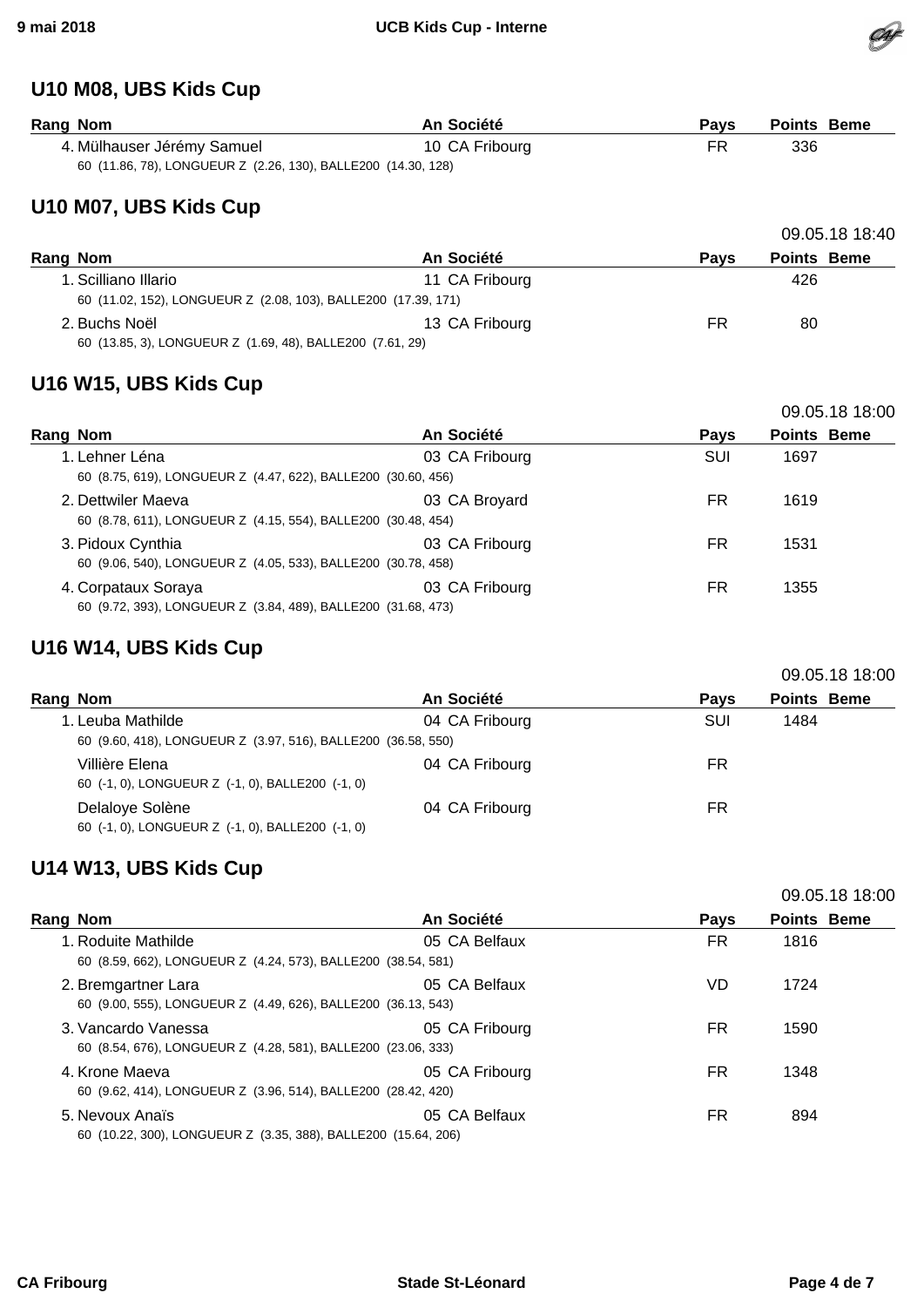### **U14 W12, UBS Kids Cup**

|                                                                                         |                |             |                    | <b>09.09.10 10.00</b> |
|-----------------------------------------------------------------------------------------|----------------|-------------|--------------------|-----------------------|
| <b>Rang Nom</b>                                                                         | An Société     | <b>Pays</b> | <b>Points Beme</b> |                       |
| 1. Bischofberger Marie<br>60 (8.93, 573), LONGUEUR Z (3.67, 454), BALLE200 (23.64, 342) | 06 CA Fribourg | FR.         | 1369               |                       |
| 2. Giannoti Giulia<br>60 (9.22, 502), LONGUEUR Z (4.02, 527), BALLE200 (19.24, 269)     | 06 CA Belfaux  | FR.         | 1298               |                       |
| 3. Nuoffer Chloé<br>60 (9.46, 448), LONGUEUR Z (3.76, 473), BALLE200 (22.65, 326)       | 06 CA Belfaux  | FR.         | 1247               |                       |
| 4. Laverrière Julie<br>60 (9.74, 389), LONGUEUR Z (3.66, 452), BALLE200 (26.19, 384)    | 06 CA Belfaux  | <b>FR</b>   | 1225               |                       |
| 5. Nicolet Léonie<br>60 (9.66, 406), LONGUEUR Z (3.84, 489), BALLE200 (19.72, 277)      | 06 CA Belfaux  | FR.         | 1172               |                       |
| 6. Kuenzi Talisha<br>60 (10.70, 224), LONGUEUR Z (3.34, 386), BALLE200 (31.10, 464)     | 06 CA Belfaux  | FR.         | 1074               |                       |
| 7. Chelali Léa<br>60 (10.22, 300), LONGUEUR Z (3.23, 364), BALLE200 (26.49, 389)        | 06 CA Belfaux  | FR.         | 1053               |                       |
| 8. Aebischer Emilie<br>60 (10.64, 233), LONGUEUR Z (3.29, 376), BALLE200 (18.65, 258)   | 06 CA Belfaux  | SUI         | 867                |                       |
| 9. Ardenti Olivia<br>60 (10.67, 229), LONGUEUR Z (2.90, 298), BALLE200 (16.56, 222)     | 06 CA Belfaux  | FR.         | 749                |                       |
| 10. Mahou Nourane<br>60 (11.76, 101), LONGUEUR Z (2.61, 241), BALLE200 (17.34, 236)     | 06 CA Belfaux  | FR.         | 578                |                       |
| Parpan Franca<br>LONGUEUR Z (-1, 0), BALLE200 (-1, 0)                                   | 06 CA Fribourg | <b>FR</b>   |                    |                       |

# **U12 W11, UBS Kids Cup**

|                                                                                            |                |             |                    | 09.05.18 19:20 |
|--------------------------------------------------------------------------------------------|----------------|-------------|--------------------|----------------|
| <b>Rang Nom</b>                                                                            | An Société     | <b>Pays</b> | <b>Points Beme</b> |                |
| 1. Mülhauser Emma Louise<br>60 (10.02, 336), LONGUEUR Z (3.79, 479), BALLE200 (16.42, 220) | 07 CA Fribourg | SUI         | 1035               |                |
| 2. Berset Apolline<br>60 (9.78, 381), LONGUEUR Z (3.47, 413), BALLE200 (13.86, 175)        | 07 CA Belfaux  | FR.         | 969                |                |
| 3. Sium Naomi<br>60 (10.46, 261), LONGUEUR Z (3.61, 442), BALLE200 (10.71, 118)            | 07 CA Fribourg | SUI         | 821                |                |
| 4. Eltschinger Soraya<br>60 (11.05, 177), LONGUEUR Z (3.48, 415), BALLE200 (14.96, 195)    | 07 CA Fribourg | FR          | 787                |                |
| 5. Grandjean Eloïse<br>60 (10.67, 229), LONGUEUR Z (2.96, 310), BALLE200 (14.63, 189)      | 07 CA Belfaux  | FR.         | 728                |                |
| 6. Chelali Alissia<br>60 (11.45, 131), LONGUEUR Z (2.96, 310), BALLE200 (15.48, 204)       | 07 CA Belfaux  | FR.         | 645                |                |
| 7. Andrey Mélina<br>60 (11.14, 166), LONGUEUR Z (2.80, 278), BALLE200 (15.18, 198)         | 07 CA Belfaux  | FR.         | 642                |                |
| 8. Olivier Lucie<br>60 (11.46, 130), LONGUEUR Z (2.95, 308), BALLE200 (10.29, 110)         | 07 CA Belfaux  | FR.         | 548                |                |
| 9. Bulliard Pauline<br>60 (11.81, 97), LONGUEUR Z (2.62, 243), BALLE200 (13.10, 161)       | 07 CA Fribourg | FR.         | 501                |                |
| 10. Perron Hélène June<br>60 (12.50, 47), LONGUEUR Z (2.63, 245), BALLE200 (14.20, 181)    | 07 CA Fribourg | FR.         | 473                |                |

Øf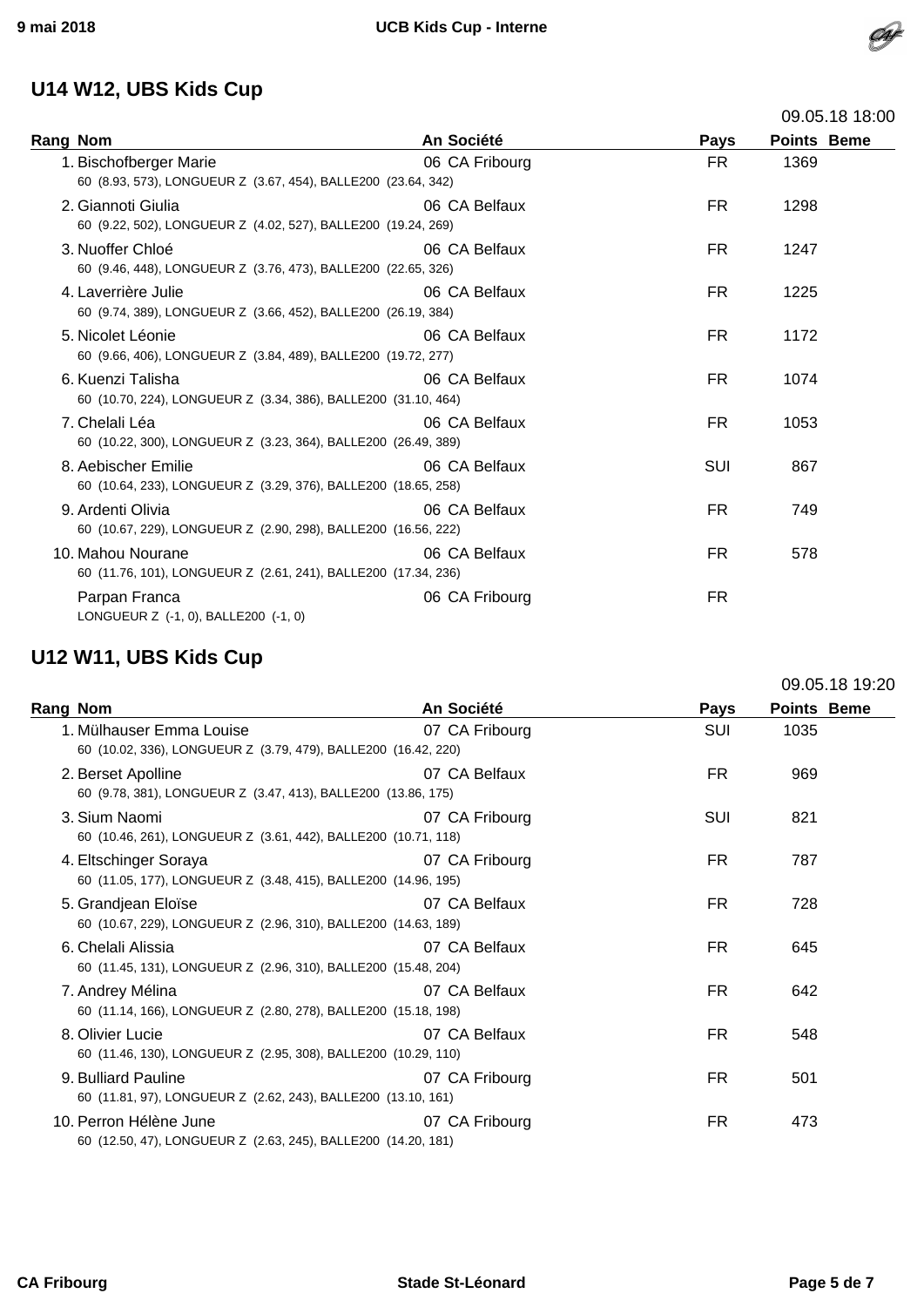

| U12 W10, UBS Kids Cup                                                                |                |             |                    |
|--------------------------------------------------------------------------------------|----------------|-------------|--------------------|
|                                                                                      |                |             | 09.05.18 19:20     |
| Rang Nom                                                                             | An Société     | <b>Pays</b> | <b>Points Beme</b> |
| 1. Riedo Eline<br>60 (10.66, 230), LONGUEUR Z (3.25, 368), BALLE200 (10.92, 122)     | 08 CA Fribourg | FR.         | 720                |
| 2. Angéloz Lola<br>60 (11.33, 144), LONGUEUR Z (3.13, 344), BALLE200 (9.67, 98)      | 08 CA Belfaux  | FR.         | 586                |
| 3. Scigliano Sirena<br>60 (11.95, 85), LONGUEUR Z (2.81, 280), BALLE200 (14.04, 178) | 08 CA Fribourg | <b>SUI</b>  | 543                |
| 4. Vieli Louise<br>60 (11.48, 128), LONGUEUR Z (2.64, 246), BALLE200 (10.94, 122)    | 08 CA Fribourg | <b>SUI</b>  | 496                |
| 5. Menetre Eve<br>60 (11.73, 104), LONGUEUR Z (2.81, 280), BALLE200 (10.01, 105)     | 08 CA Fribourg | FR.         | 489                |
| <b>Bigler Esther</b><br>60 (-1, 0), LONGUEUR Z (-1, 0), BALLE200 (-1, 0)             | 08 CA Fribourg | SUI         |                    |
| <b>Imstepf Mila</b><br>60 (-1, 0), LONGUEUR Z (-1, 0), BALLE200 (-1, 0)              | 08 CA Fribourg | SUI         |                    |
| Martinez Maeva<br>60 (-1, 0), LONGUEUR Z (-1, 0), BALLE200 (-1, 0)                   | 08 CA Belfaux  | FR.         |                    |
| Noël Victoria                                                                        | 08 CA Fribourg | SUI         |                    |

#### **U10 W09, UBS Kids Cup**

60 (-1, 0), LONGUEUR Z (-1, 0), BALLE200 (-1, 0)

|          |                                                                                            |                |             |                    | 09.05.18 18:40 |
|----------|--------------------------------------------------------------------------------------------|----------------|-------------|--------------------|----------------|
| Rang Nom |                                                                                            | An Société     | <b>Pays</b> | <b>Points Beme</b> |                |
|          | 1. Gabaglio Luna<br>60 (10.94, 191), LONGUEUR Z (3.08, 334), BALLE200 (23.59, 341)         | 09 CA Belfaux  | <b>FR</b>   | 866                |                |
|          | 2. Ceresa Maria Cristina<br>60 (10.90, 197), LONGUEUR Z (3.02, 322), BALLE200 (14.07, 179) | 09 CA Belfaux  | <b>FR</b>   | 698                |                |
|          | 3. Moullet Lydia<br>60 (11.18, 161), LONGUEUR Z (3.21, 360), BALLE200 (13.47, 168)         | 09 CA Belfaux  | FR.         | 689                |                |
|          | 4. Rodriguez Cyrine<br>60 (10.68, 227), LONGUEUR Z (2.46, 212), BALLE200 (13.85, 175)      | 09 CA Belfaux  | <b>FR</b>   | 614                |                |
|          | 5. Duss Domitille<br>60 (11.36, 141), LONGUEUR Z (2.66, 250), BALLE200 (14.19, 181)        | 09 CA Fribourg | <b>FR</b>   | 572                |                |
|          | 6. Rey Vaz Océane<br>60 (11.08, 174), LONGUEUR Z (2.52, 223), BALLE200 (11.75, 137)        | 09 CA Belfaux  | <b>FR</b>   | 534                |                |
|          | 7. Cuénoud Audrey<br>60 (11.89, 90), LONGUEUR Z (2.48, 215), BALLE200 (15.93, 212)         | 09 CA Fribourg | SUI         | 517                |                |
|          | 8. Girardin Cosette<br>60 (11.68, 109), LONGUEUR Z (2.53, 225), BALLE200 (11.98, 141)      | 09 CA Fribourg | <b>FR</b>   | 475                |                |
|          | 9. Gygli Emma<br>60 (11.33, 144), LONGUEUR Z (2.27, 175), BALLE200 (10.72, 118)            | 09 CA Fribourg | <b>FR</b>   | 437                |                |
|          | 10. Eugster Jade<br>60 (11.06, 176), LONGUEUR Z (2.42, 204), BALLE200 (7.20, 50)           | 09 CA Fribourg | <b>SUI</b>  | 430                |                |
|          | 11. Boussedid Maelle<br>60 (12.34, 57), LONGUEUR Z (2.42, 204), BALLE200 (13.45, 168)      | 09 CA Belfaux  | <b>FR</b>   | 429                |                |
|          | 12. Wicki Charline<br>60 (12.55, 45), LONGUEUR Z (2.22, 166), BALLE200 (14.06, 179)        | 09 CA Belfaux  | <b>FR</b>   | 390                |                |
|          | 13. Santequera Ines<br>60 (12.54, 45), LONGUEUR Z (2.44, 208), BALLE200 (7.25, 51)         | 09 CA Fribourg |             | 304                |                |
|          | 14. Buchs Elie<br>60 (12.04, 78), LONGUEUR Z (2.43, 206), BALLE200 (5.53, 13)              | 09 CA Fribourg | FR.         | 297                |                |